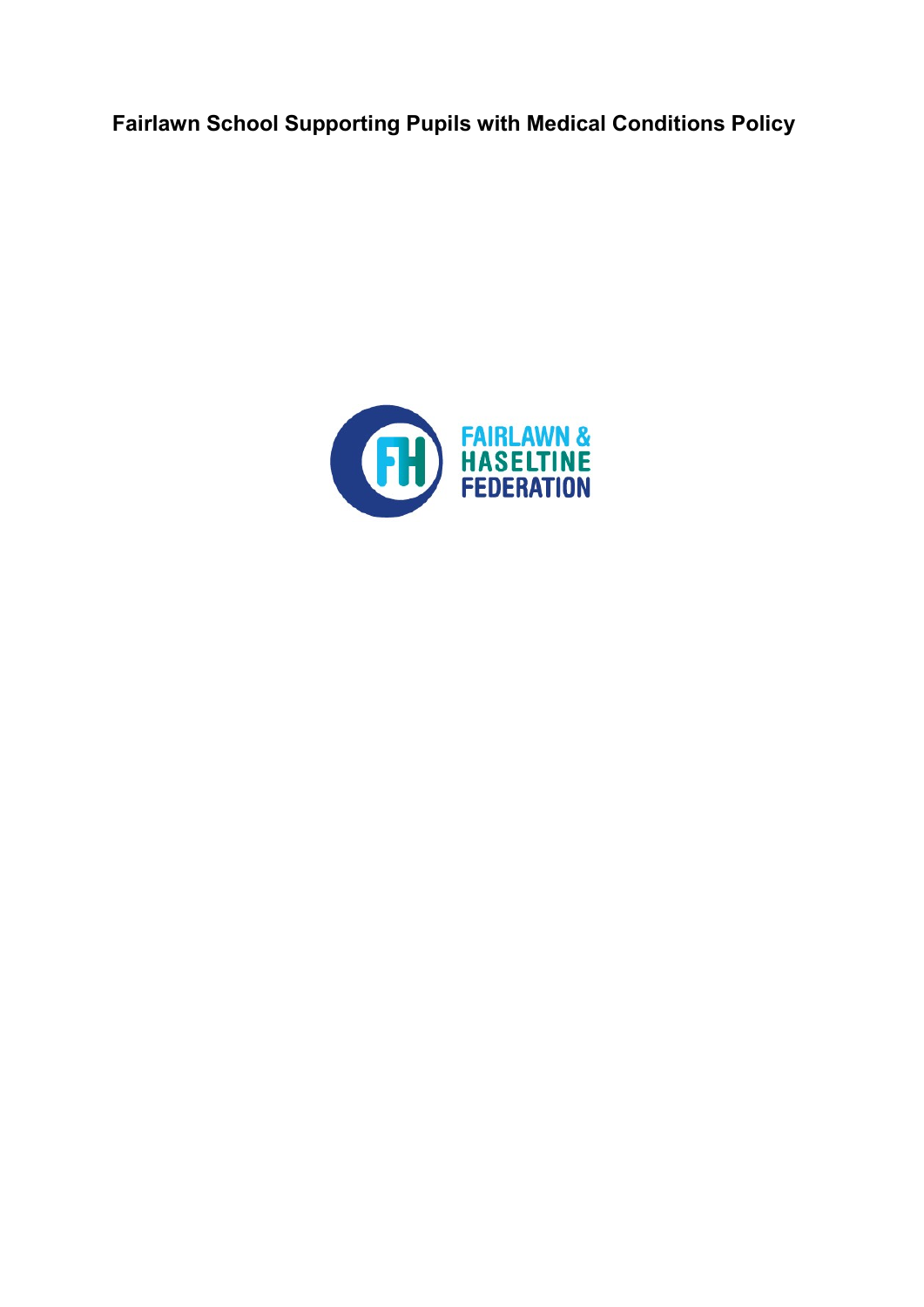# **Contents**

| 1. | Introduction                                                                         | 3        |
|----|--------------------------------------------------------------------------------------|----------|
|    | 2. Definitions of Medical Conditions                                                 | 3        |
|    | 3. The role of the Governing Body                                                    | 4 - 5    |
| 4. | <b>Policy Implementation</b>                                                         | 5        |
|    | 5. Procedure to be followed when notification is received that a pupil has a medical |          |
|    | condition                                                                            | 5 - 6    |
| 6. | Individual Healthcare Plans                                                          | 6 - 7    |
|    | 7. Roles and Responsibilities                                                        | 8        |
| 8. | <b>Staff Training and Support</b>                                                    | $8 - 9$  |
|    | 9. The Child's Role in Managing their own Medical Needs                              | 9        |
|    | 10. Managing Medicines on School Premises and Record Keeping                         | $9 - 10$ |
|    | 11. Emergency Procedures                                                             | 11       |
|    | 12. Offsite Visits and Sporting Activities                                           | 11       |
|    | 13. Hygiene/Infection Control                                                        | 11       |
|    | 14. Equipment                                                                        | 12       |
|    | 15. Unacceptable Practice                                                            | 12       |
|    | 16. Complaints                                                                       | 13       |
|    | 17. Appendix A                                                                       | 14       |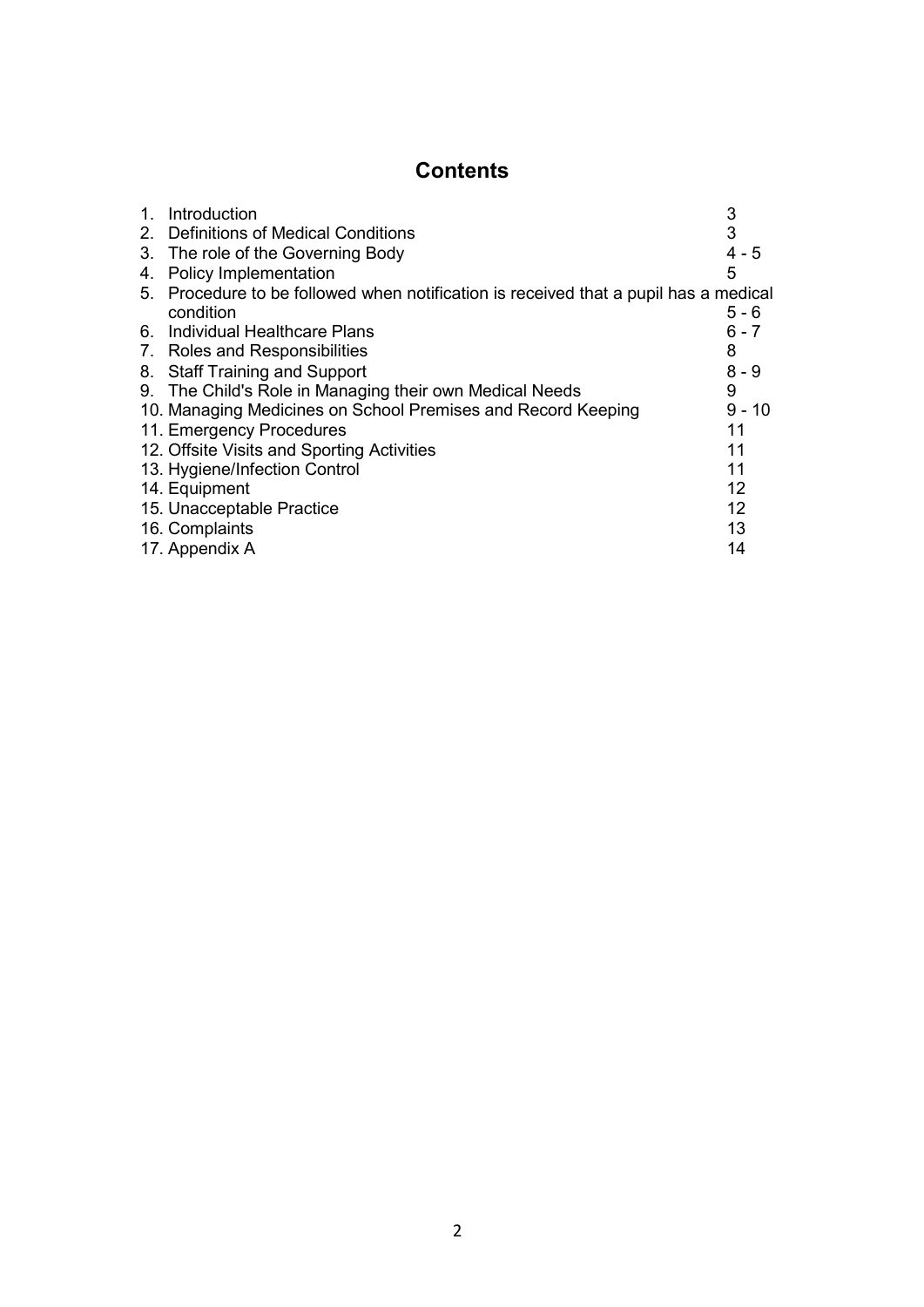### <span id="page-2-0"></span>**1. Introduction**

- 1. 1.1 This policy is written in line with the requirements of:
	- Children and Families Act 2014 section 100
	- Supporting pupils at school with medical conditions: Statutory guidance for governing bodies of maintained schools and proprietors of academies in England, Department for Education (DfE), December 2015
	- 0-25 SEND Code of Practice, DfE January 2015
	- Mental Health and behaviour in schools: departmental advice for school staff, DfE March 2015
	- Equalities Act 2010
	- Schools Admissions Code, DfE December 2014
- 2. 1.2 This policy should be read in conjunction with the following school policies -

SEN Policy, Safeguarding and Child Protection Policy, Home Visits Policy, Complaints Procedure and Accessibility Plan

#### <span id="page-2-1"></span>**2. Definitions of Medical Conditions**

2.1 Pupils' medical needs may be broadly summarised as being of two types:

**Short-term** affecting their participation at school because they are on a course of medication.

**Long-term** potentially limiting access to education and requiring on-going support, medicines or care while at school to help them to manage their condition and keep them well, including monitoring and intervention in emergency circumstances. It is important that parents feel confident that the school will provide effective support for their child's medical condition and that pupil's feel safe.

2.2 Some children with medical conditions may be considered disabled under the definition set out in the Equality Act 2010. Where this is the case governing bodies must comply with their duties under that Act. Some may also have special educational needs (SEN) and may have a statement or Education, Health and Care (EHC) plan which brings together health and social care needs, as well as their special educational provision. For children with SEN, this policy should be read in conjunction with the Special educational needs and disability (SEND) code of practice which explains the duties of local authorities, health bodies, schools and colleges to provide for those with special educational needs. For pupils who have medical conditions that require EHC plans, compliance with the SEND code of practice will ensure compliance with this policy in respect to those children.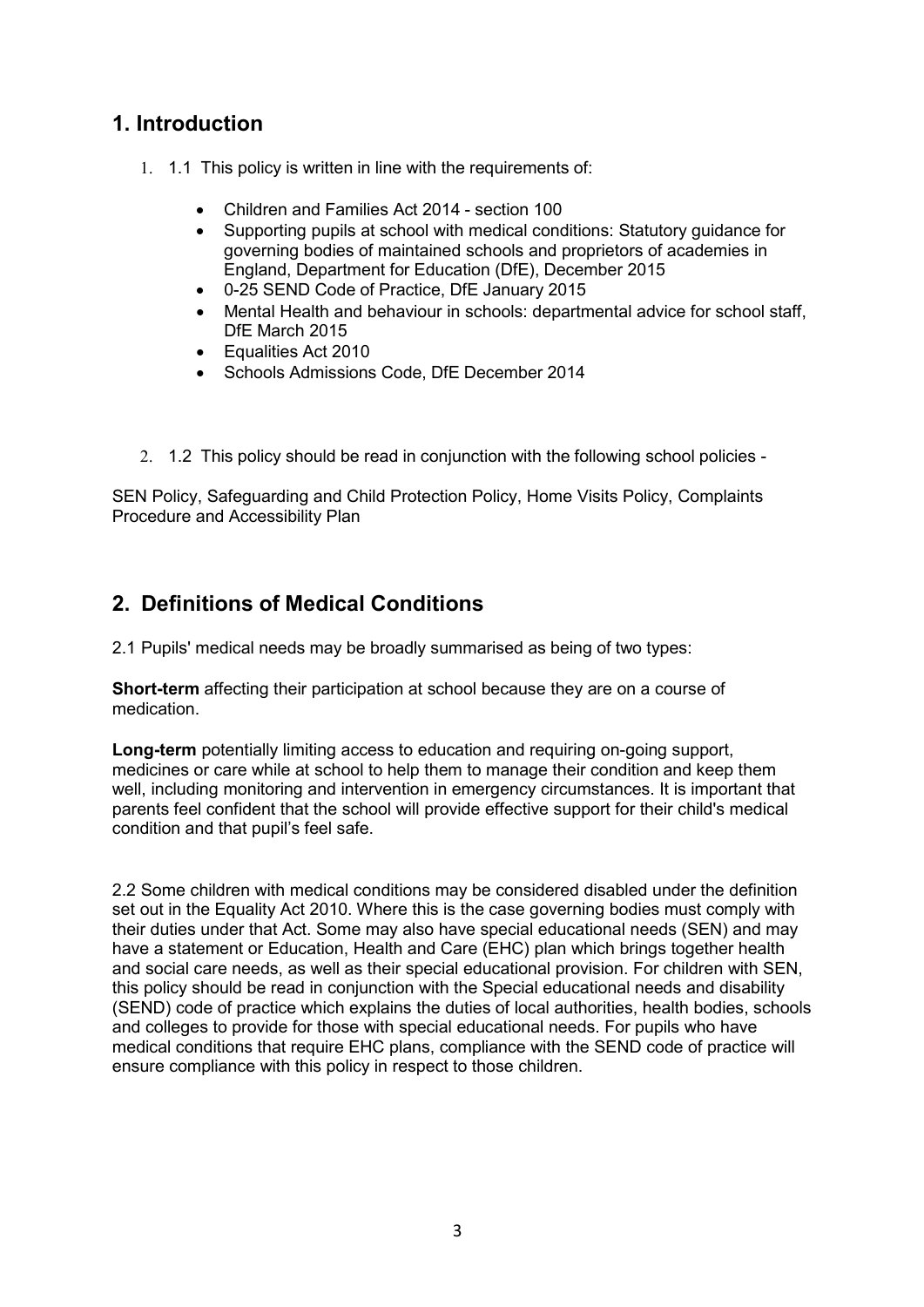# <span id="page-3-0"></span>**3. The role of the Governing Body**

3.1 The governing body remains legally responsible and accountable for fulfilling their statutory duty for supporting pupils at school with medical conditions. The governing body of Fairlawn Primary School fulfil this by:

- Ensuring that arrangements are in place to support pupils with medical conditions. In doing so we will ensure that such children can access and enjoy the same opportunities at school as any other child;
- Taking into account that many medical conditions that require support at school will affect quality of life and may be life-threatening. Some will be more obvious than others and therefore the focus is on the needs of each individual child and how their medical condition impacts on their school life;
- Ensuring that the arrangements give parents and pupils confidence in the school's ability to provide effective support for medical conditions, should show an understanding of how medical conditions impact on a child's ability to learn, as well as increase their confidence and promote self-care. We will ensure that staff are properly trained to provide the support that pupils need;
- Ensuring that the arrangements put in place are sufficient to meet our statutory duties and ensure that policies, plans, procedures and systems are properly and effectively implemented;
- Developing a policy for supporting pupils with medical conditions that is reviewed regularly and accessible to parents and school staff (this policy);
- Ensuring that the policy includes details on how it will be implemented effectively, including a named person who has overall responsibility for policy implementation (see section below on policy implementation);
- Ensuring that the policy sets out the procedures to be followed whenever the school is notified that a pupil has a medical condition (see section below on procedure to be followed when notification is received that a pupil has a medical condition);
- Ensuring that the policy covers the role of individual healthcare plans, and who is responsible for their development, in supporting pupils at school with medical conditions and that they are reviewed at least annually or earlier if evidence is presented that the pupil's needs have changed (see section below on individual healthcare plans);
- Ensuring that the policy clearly identifies the roles and responsibilities of all those involved in arrangements for supporting pupils at school with medical conditions and how they will be supported, how their training needs will be assessed and how and by whom training will be commissioned and provided (see section below on staff training and support);
- Ensuring that the policy covers arrangements for children who are competent to manage their own health needs and medicines (see section below on the child's role in managing their own medical needs);
- Ensuring that the policy is clear about the procedures to be followed for managing medicines including the completion of written records (see section below on managing medicines on school premises);
- Ensuring that the policy sets out what should happen in an emergency situation (see section below on emergency procedures);
- Ensuring that the arrangements are clear and unambiguous about the need to actively support pupils with medical conditions to participate in school trips and visits, or in sporting activities, and not prevent them from doing so (see section on day trips, residential trips and sporting activities);
- Ensuring that the policy is explicit about what practice is not acceptable (see section on unacceptable practice);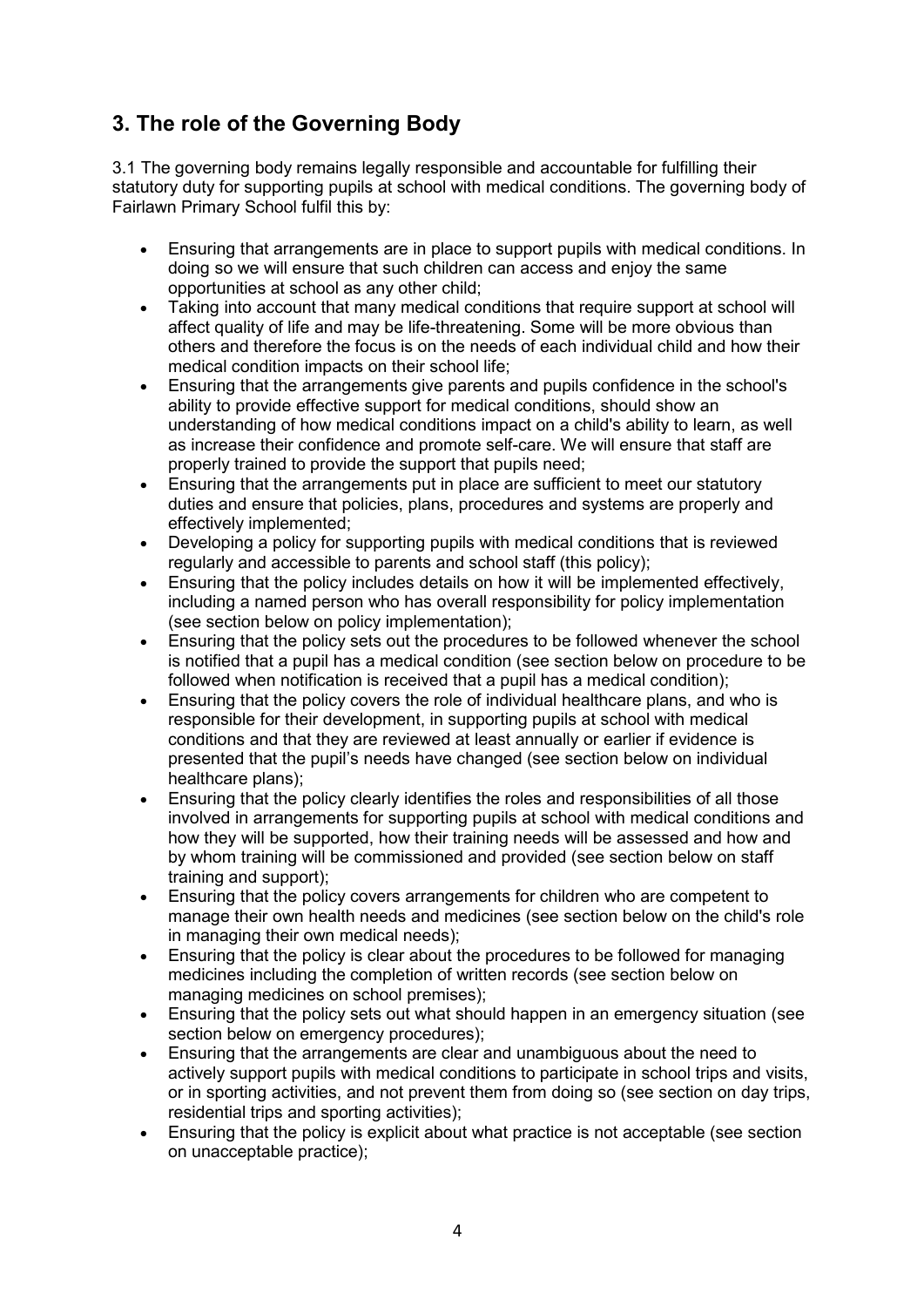- Ensuring that the correct level of insurance is in place and appropriate to the level of risk (see section on liability and indemnity);
- Ensuring that the policy sets out how complaints may be made and will be handled concerning the support of pupils with medical conditions (see section on complaints).

### <span id="page-4-0"></span>**4. Policy Implementation**

4.1 The statutory duty for making arrangements for supporting pupils at school with medical conditions rests with the governing body. The governing body have delegated the implementation of this policy to the staff below, however, the governing body remains legally responsible and accountable for fulfilling our statutory duty.

4.2 The overall responsibility for the implementation of this policy is given to Hania Ryans, Headteacher. They will also be responsible for ensuring that sufficient staff are suitably trained and will ensure cover arrangements in cases of staff absences or staff turnover to ensure that someone is always available and on-site with an appropriate level of training.

4.3 Emily Bruggy, Assistant Headteacher, will be responsible for briefing supply teachers. Hania Ryans is responsible for overseeing risk assessments for offsite visits and other school activities outside of the normal timetable.

4.4 Emily Bruggy, Assistant Headteacher, will be responsible in conjunction with parents/carers, for drawing up, implementing and keeping under review the individual healthcare plan for each pupil and making sure relevant staff are aware of these plans.

4.5 All members of staff are expected to show a commitment and awareness of children's medical conditions and the expectations of this policy. All new members of staff will be inducted into the arrangements and guidelines in this policy upon taking up their post.

#### <span id="page-4-1"></span>**5. Procedure to be followed when notification is received that a pupil has a medical condition**

5.1 This covers notification prior to admission, procedures to cover transitional arrangements between schools or alternative providers, and the process to be followed upon reintegration after a period of absence or when pupils' needs change. For children being admitted to Fairlawn Primary School for the first time with good notification given, the arrangements will be in place for the start of the relevant school term. In other cases, such as a new diagnosis or a child moving to Fairlawn Primary School mid-term, we will make every effort to ensure that arrangements are put in place within two weeks.

5.2 In making the arrangements, we will take into account that many of the medical conditions that require support at school will affect quality of life and may be life-threatening. We also acknowledge that some may be more obvious than others. We will therefore ensure that the focus is on the needs of each individual child and how their medical condition impacts on their school life. We aim to ensure that parents/carers and pupils can have confidence in our ability to provide effective support for medical conditions in school, so the arrangements will show an understanding of how medical conditions impact on the child's ability to learn, as well as increase their confidence and promote self-care.

5.3 We will ensure that staff are properly trained and supervised to support pupils' medical conditions and will be clear and unambiguous about the need to actively support pupils with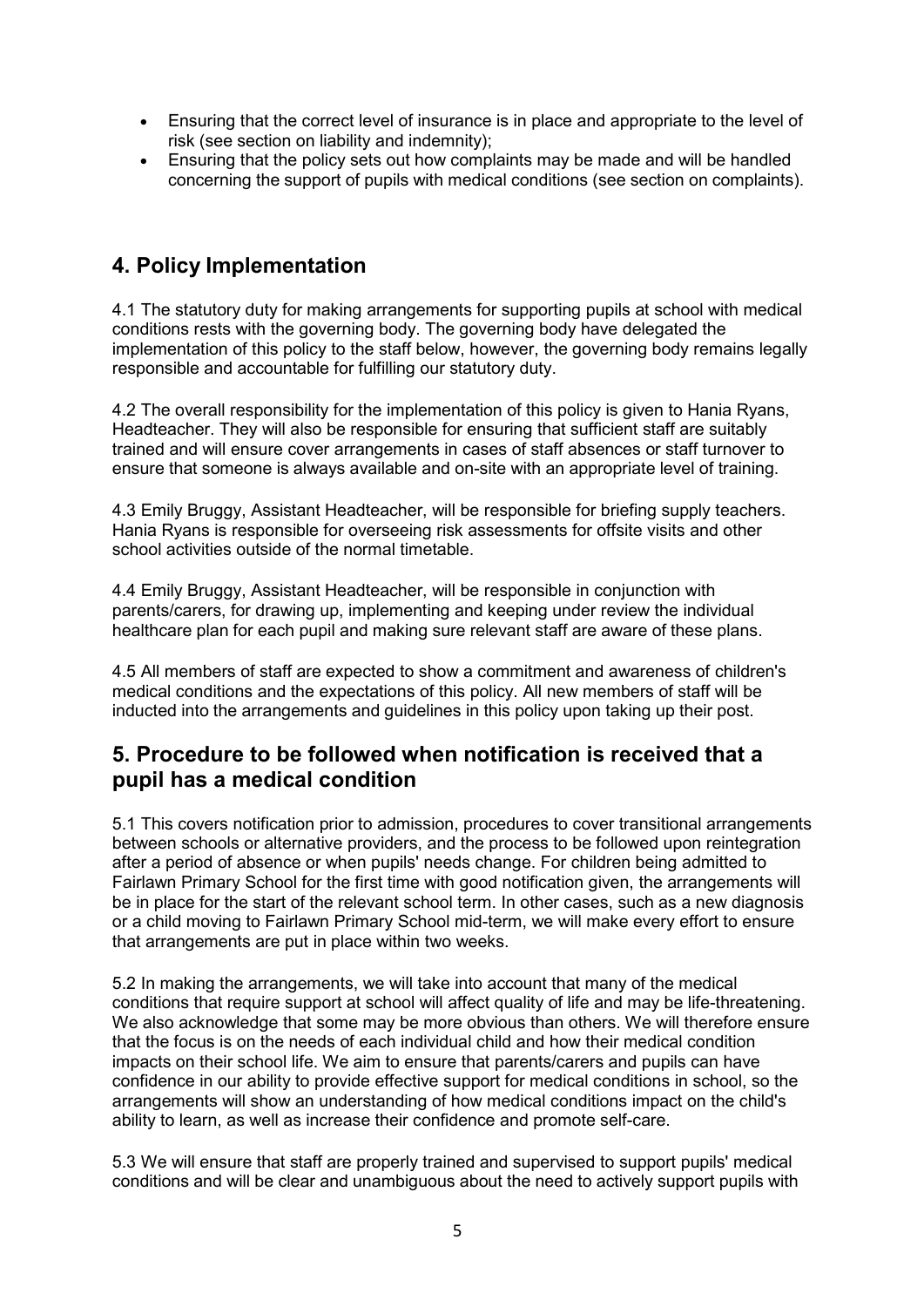medical conditions to participate in offsite visits, or in sporting activities, and not prevent them doing so. We will make arrangements for the inclusion of pupils in such activities with any adjustments as required unless evidence from a clinician such as a GP states that this is not possible. We will make sure that no child with a medical condition is denied admission or prevented from attending the school because arrangements for supporting their medical condition have not been made. However, in line with our safeguarding duties, we will ensure that all pupils' health is not put at unnecessary risk from, for example, infectious disease. We will therefore not accept a child in school at times where it would be detrimental to the health of that child or others.

5.4 Fairlawn Primary School does not have to wait for a formal diagnosis before providing support to pupils. In cases where a pupil's medical condition is unclear, or where there is a difference of opinion, judgements will be needed about what support to provide based on available evidence. This would normally involve some form of medical evidence and consultation with parents/carers. Where evidence conflicts, some degree of challenge may be necessary to ensure that the right support can be put in place, these discussions will be led by Emily Bruggy and may be supported by a school nurse, if available, and then an individual healthcare plan will be written in conjunction with the parent/carers by Emily Bruggy and put in place.

#### <span id="page-5-0"></span>**6. Individual Healthcare Plans**

6.1 Individual healthcare plans will help to ensure that we effectively support pupils with medical conditions. They will provide clarity about what needs to be done, when and by whom. They will often be essential, such as in cases where conditions fluctuate or where there is a high risk that emergency intervention will be needed. They are likely to be helpful in the majority of other cases too, especially where medical conditions are long-term and complex. However, not all pupils will require one. The school, healthcare professional and parent/carer should agree, based on evidence, when a healthcare plan would be inappropriate or disproportionate. If consensus cannot be reached the Headteacher, Hania Ryans is best placed to take a final view.

6.2 Individual healthcare plans will be easily accessible to all who need to refer to them, while preserving confidentiality. Plans will capture the key information and actions that are required to support the pupil effectively. The level of detail within the plan will depend on the complexity of the pupil's condition and the degree of support needed. This is important because different pupils with the same health condition may require very different support. Where a pupil has SEN but does not have a statement or EHC plan, their special educational needs should be mentioned in their individual healthcare plan.

6.3 Individual healthcare plans (and their review) should be drawn up in partnership between the school, parents/carers and a relevant healthcare professional e.g. school, specialist or children's community nurse, who can best advise on the particular needs of the pupil. Pupils should also be involved whenever appropriate. The aim should be to capture the steps which Fairlawn Primary School should take to help manage their condition and overcome any potential barriers to getting the most from their education. Partners should agree who will take the lead in writing the plan, but responsibility for ensuring it is finalised and implemented rests with the school.

6.4 We will ensure that individual healthcare plans are reviewed at least annually or earlier if evidence is presented that the pupil's needs have changed. They will be developed and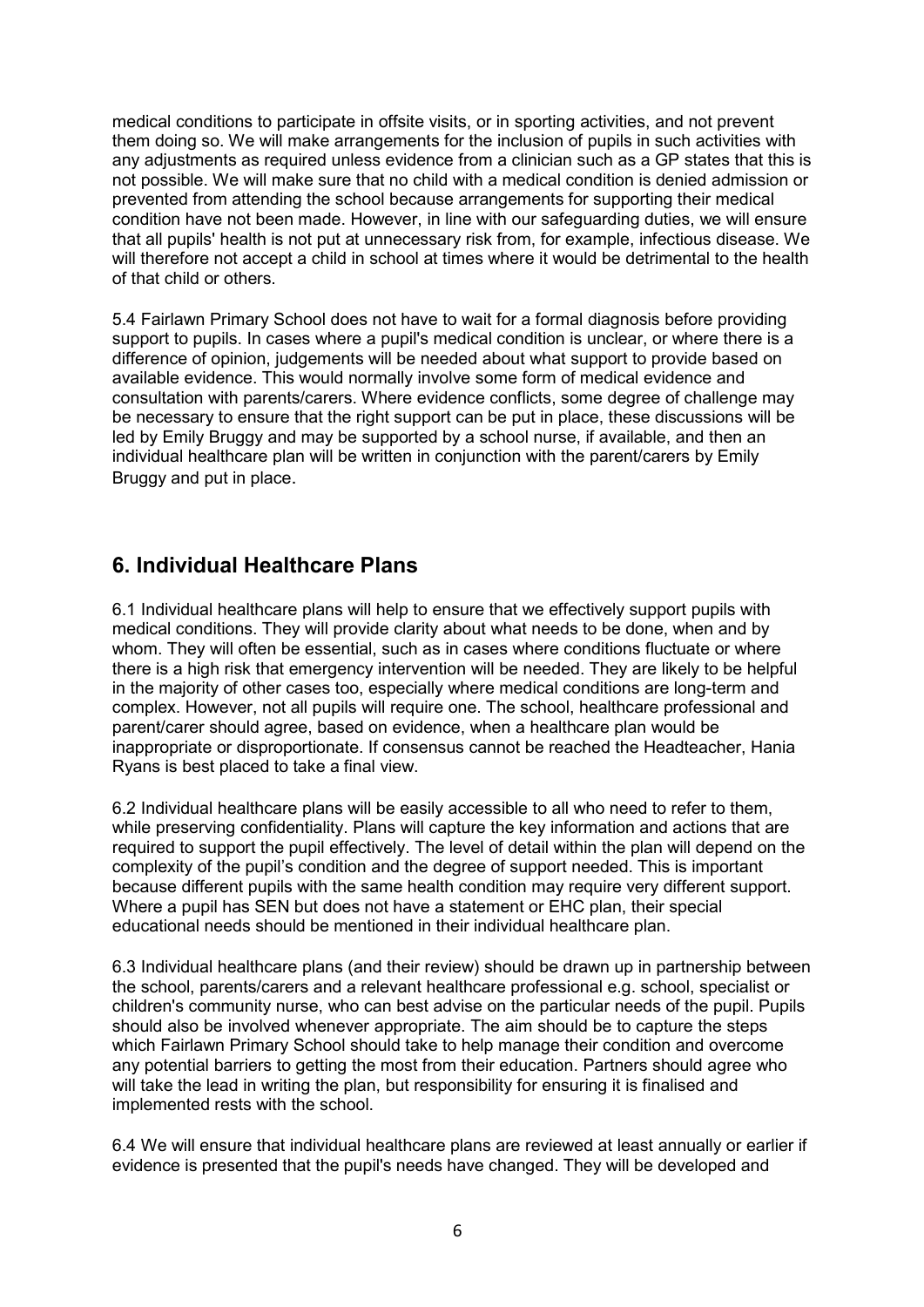reviewed with the pupil's best interests in mind and will ensure that we assess and manage the risks to the pupil's education, health and social wellbeing, and minimises disruption. Where a pupil is returning to school following a period of hospital education or alternative provision, we will work with the local authority and education provider to ensure that the individual healthcare plan identifies the support the pupil will need to reintegrate effectively.

6.5 Where home to school transport is being provided by the Local Authority, we will support the development of any risk assessments and share the individual healthcare plan with the local authority and driver/escort. Where pupils have a life threatening condition or a medical need that requires an emergency response, individual healthcare plans should be carried on the vehicle detailing the procedure to be followed in the event of an emergency.

6.6 Individual healthcare plans will suit the specific needs of each pupil, but will all include the following information:

- The medical condition, its triggers, signs, symptoms and treatments;
- The pupil's resulting needs, including medication (dose, side effects and storage) and other treatments, time, facilities, equipment, testing, access to food and drink where this is used to manage their condition, dietary requirements and environmental issues e.g. crowded corridors, travel time between lessons;
- Specific support for the pupil's educational, social and emotional needs for example, how absences will be managed, requirements for extra time to complete exams, use of rest periods or additional support in catching up with lessons, counselling sessions;
- The level of support needed (some pupils will be able to take responsibility for their own health needs) including in emergencies. If a pupil is self-managing their medication, this should be clearly stated with appropriate arrangements for monitoring;
- Who will provide this support, their training needs, expectations of their role and confirmation of proficiency to provide support for the pupil's medical condition from a healthcare professional; and cover arrangements for when they are unavailable;
- Who in the school needs to be aware of the pupil's condition and the support required;
- Arrangements for written permission from parents/carers and the Headteacher, for medication to be administered by a member of staff, or self-administered by the pupil during school hours;
- Separate arrangements or procedures required for offsite visits or other school activities outside of the normal school timetable that will ensure the pupil can participate e.g., risk assessment;
- Where confidentiality issues are raised by the parent/pupil, the designated individual is to be entrusted with information about the pupil's condition; and
- What to do in an emergency, including whom to contact, and contingency arrangements. Some pupils may have an emergency healthcare plan prepared by their lead clinician that could be used to inform development of their individual healthcare plan.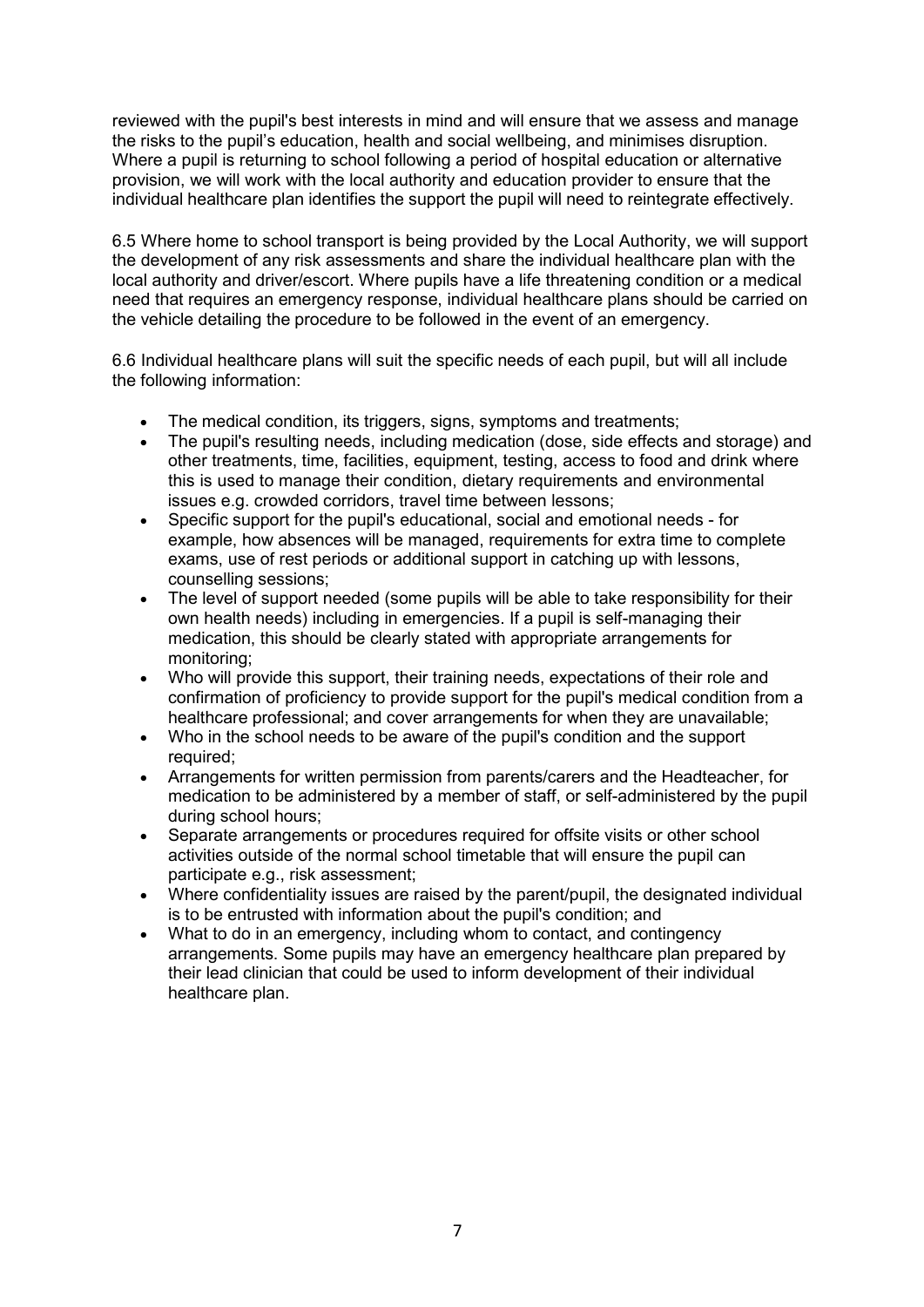### <span id="page-7-0"></span>**7. Roles and Responsibilities**

7.1 Please refer to the section on policy implementation for the functions that have been delegated to different, named members of staff at Fairlawn Primary School.

7.2 **Pupils** with medical conditions will often be best placed to provide information about how their condition affects them. They should be fully involved in discussions about their medical support needs and contribute as much as possible to the development of, and comply with, their individual healthcare plan.

7.3 **Parents/carers** should provide the school with sufficient and up-to-date information about their child's medical needs. They may, in some cases be the first to notify the school that their child has a medical condition. Parents are key partners and should be involved in the development and review of their child's individual healthcare plan, and may be involved in its drafting. They should carry out any action they have agreed to as part of its implementation, e.g. provide medicines and equipment and ensure they or another nominated adult are contactable at all times.

7.4 Lewisham Council will work with us to support pupils with medical conditions to attend full time. Where pupils would not receive a suitable education in a mainstream school because of their health needs, the local authority has a duty to make other arrangements.

7.5 **Providers of health services** should co-operate with schools that are supporting children with medical conditions. They can provide valuable support, information, advice and guidance to schools, and their staff, to support children with medical conditions at school.

### <span id="page-7-1"></span>**8. Staff training and support**

8.1 Whole school awareness training will be arranged so that staff are aware of the school's policy for supporting pupils with medical conditions and their role in implementing that policy.

Staff who have received training for administrating medicines are listed in Appendix A

Staff who have received specific/specialist training are listed in Appendix A

8.2 We will record staff training for administration of medicines and /or clinical procedures

8.3 All staff who are required to provide support to pupils for medical conditions will be trained by healthcare professionals qualified to do so. The training need will be identified by the healthcare professional during the development or review of the individual healthcare plan. We may choose to arrange training ourselves and will ensure that it remains up-todate.

8.4 Training should be sufficient to ensure that staff are competent and have confidence in their ability to support pupils with medical conditions, and to fulfil the requirements set out in the individual healthcare plans. They will need an understanding of the specific medical conditions they are being asked to deal with, their implications and preventative measures.

8.5 For the protection of both staff and pupil a second member of staff will be present while more intimate procedures are being followed.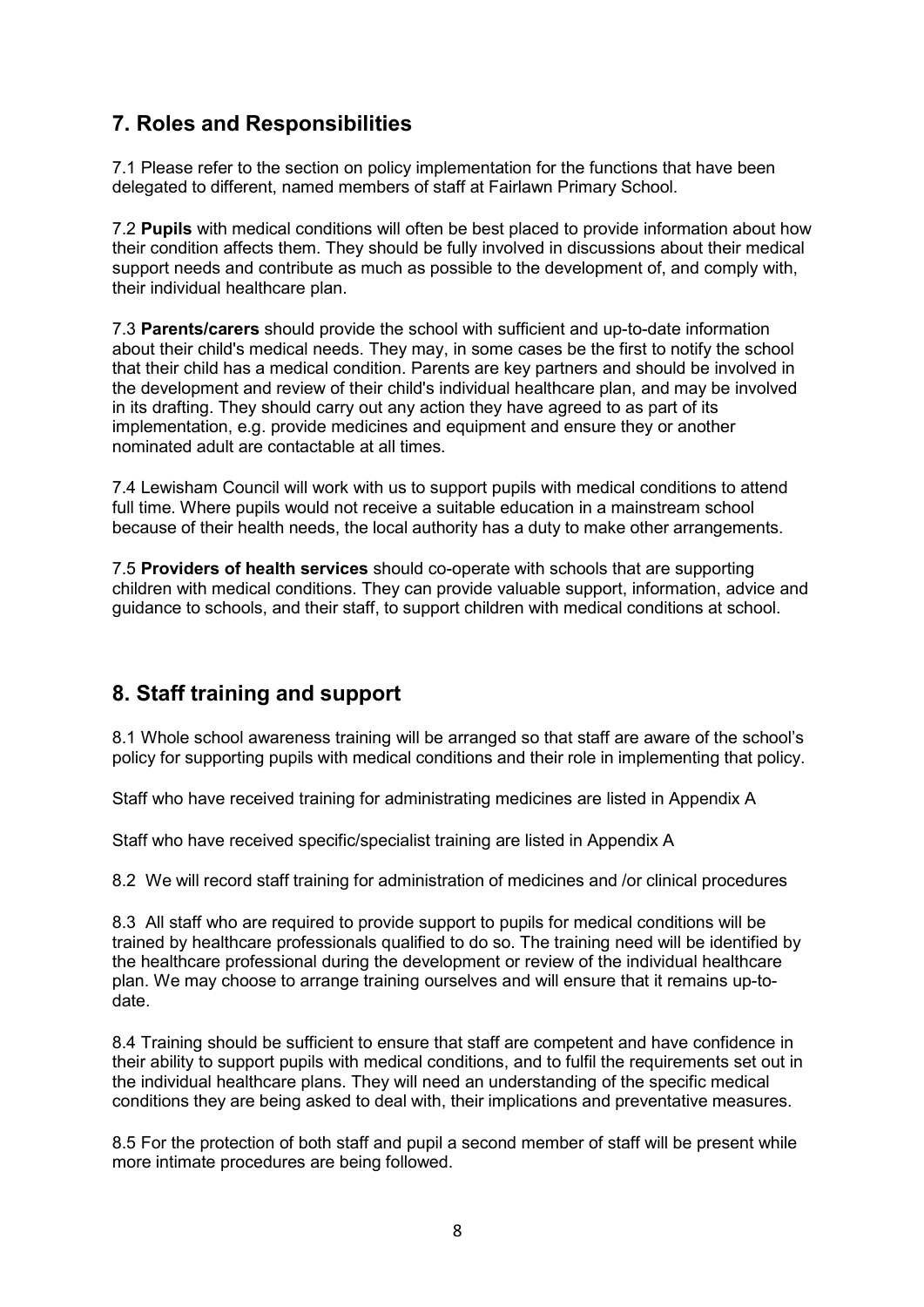8.6 Staff must not give prescription medicines or undertake healthcare procedures without appropriate training (updated to reflect any individual healthcare plans). A first aid certificate does not constitute appropriate training in supporting children with medical conditions. Healthcare professionals, including the school nurse, can provide confirmation of proficiency of staff in a medical procedure, or in providing medication.

8.7 All staff will receive induction training and regular whole school awareness training so that all staff are aware of the school's policy for supporting pupils with medical conditions and their role in implementing the policy. Hania Ryans, Headteacher, will seek advice from relevant healthcare professions about training needs, including preventative and emergency measures so that staff can recognise and act quickly when a problem occurs.

8.8 The family of a pupil will often be essential in providing relevant information to school staff about how their child's needs can be met, and parents will be asked for their views. They should provide specific advice, but should not be the sole trainer.

#### <span id="page-8-0"></span>**9. The Child's Role in Managing their own Medical Needs**

9.1 If, after discussion with the parent/carer, it is agreed that the pupil is competent to manage their own medication and procedures, they will be encouraged to do so. This will be reflected in the individual healthcare plan.

9.2 Wherever possible pupils will be allowed to carry their own medicines and relevant devices or should be able to access their medication for self-medication quickly and easily; these will be stored in the First Aid Room (or the dedicated fridge in the office area) and/or the First Aid Areas in each year group to ensure that the safeguarding of other pupils is not compromised. Fairlawn Primary School also recognises that pupils who take their medicines themselves and/or manage procedures may require an appropriate level of supervision. If it is not appropriate for a pupil to self-manage, then relevant staff will help to administer medicines and manage procedures for them.

9.3 If a pupil refuses to take medicine or carry out a necessary procedure, staff should not force them to do so, but follow the procedure agreed in the individual healthcare plan. Parents will be informed so that alternative options can be considered.

### <span id="page-8-1"></span>**10. Managing Medicines on School Premises and Record Keeping**

10.1 At Fairlawn Primary School the following procedures are to be followed:

- Medicines should only be administered at school when it would be detrimental to a child's health or school attendance not to do so;
- No child under 16 should be given prescription or non-prescription medicines without their parents written consent - except in exceptional circumstances where the medicine has been prescribed to the child without the knowledge of the parents. In such cases, every effort should be made to encourage the child or young person to involve their parents while respecting their right to confidentiality;
- With parental written consent we will administer non-prescription medicines with the exception of aspirin or aspirin containing medicines, unless it is prescribed by a doctor. Medication, e.g. for pain relief, should never be administered without first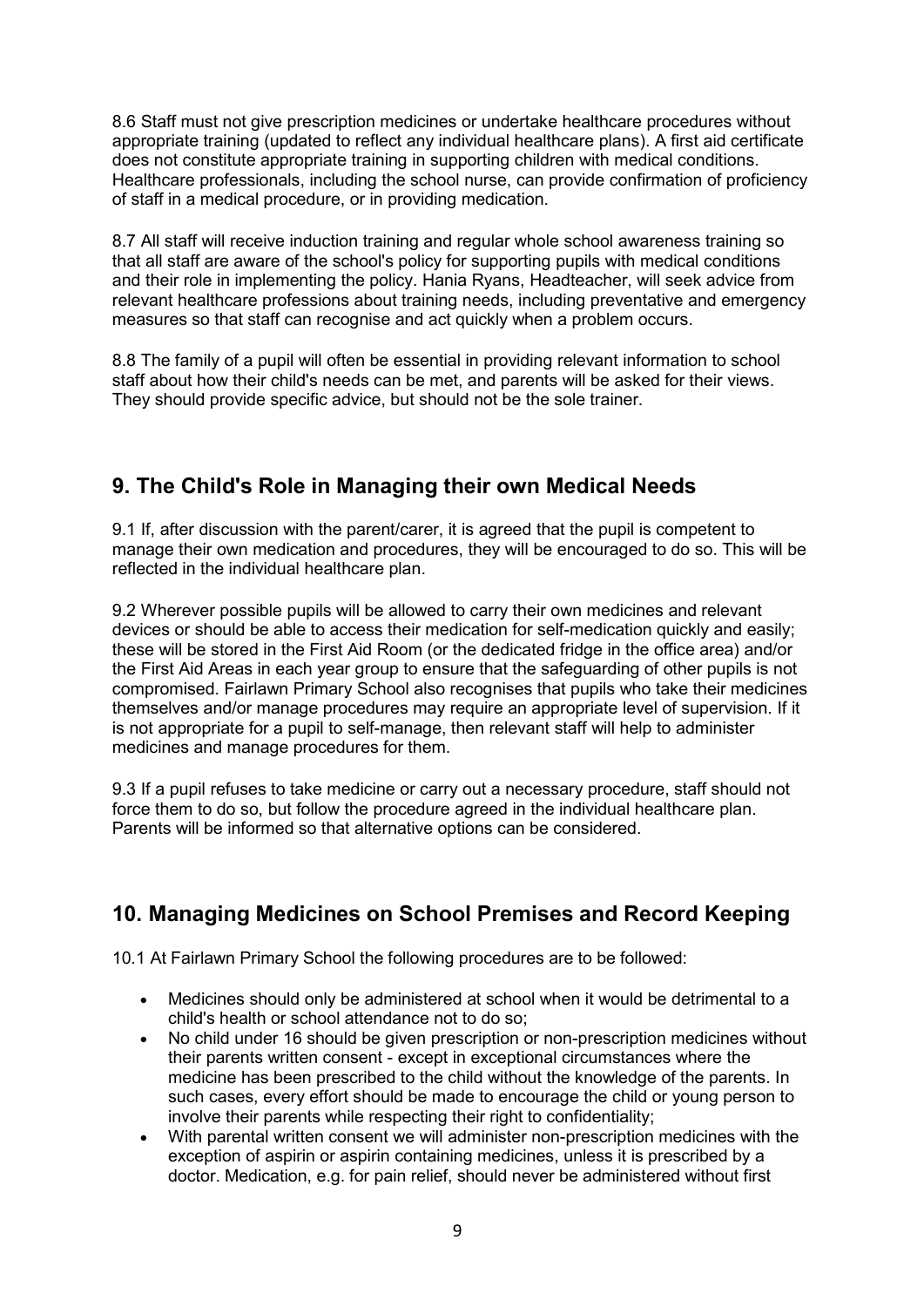checking maximum dosage and when previous dose was taken. Parents should be informed.

- Where clinically possible, medicines should be prescribed in dose frequencies which enable them to be taken outside school hours;
- We will only accept prescribed medicines, with written permission from parent/carer that are in-date, labelled, provided in the original container (as dispensed by a pharmacist) and include instructions for administration, dosage and storage. The exception to this is insulin which must be in-date, but will generally be available to schools inside an insulin pen or a pump, rather that its original container; It is recommended that a primary school pupil should never carry medicine to and from school. Medicine must be handed to Francesca Marbaix, Administration Officer as soon as the pupil arrives at school.
- Alternative medicines will only be administered if they are prescribed by a doctor.
- All medicines will be stored safely in the First Aid Areas in each group or in the First Aid Room*.* All non-emergency medication will be kept in a locked cupboard used only for that purpose. Some medicines need to be refrigerated. These may only be kept in a refrigerator containing food if they are in an airtight container and clearly labelled. There will be restricted access to a refrigerator holding medicines.
- Pupils will know where their medicines are at all times and be able to access them immediately, under the supervision of an adult. Where relevant, they will know who holds the key to the storage facility – Francesca Marbaix.
- Medicines and devices such as asthma inhalers, blood glucose testing meters and adrenaline pens should be always readily available. During lesson time medication is in the classroom, under the desk, in a green box with a label and the first aid administration point during lunchtime and not locked away. Epi pens and Calpol are stored in the reception desk.
- Asthma inhalers should be marked with the child's name and kept in a green box in the classroom.
- We will keep all controlled drugs that have been prescribed for a pupil securely stored in a non- portable container and only named staff will have access. The name of the person(s) responsible for the cabinet or administering medication should be stated on the cabinet. Controlled drugs should be easily accessible in an emergency. In cases of emergency the key must be readily available to all members of staff to ensure access. A record should be kept of any doses used and the amount of the controlled drug held in the school;
- Staff administering medicines should do so in accordance with the prescriber's instructions. Fairlawn Primary School will keep a record of all medicines administered to individual pupils, stating what, how and how much was administered, when and by whom. Any side effects of the medication to be administered at school should be noted. Written records are kept of all medicines administered to pupils. These records offer protection to staff and pupils and provide evidence that agreed procedures have been followed;
- Only one member of staff **at any one time** should administer medicines (to avoid the risk of double dosing). Arrangements should be made to relieve this member of staff from other duties while preparing or administering doses (to avoid the risk of interruption before the procedure is completed). If more than one person administers medicines a system will be arranged to avoid the risk of double dosing, e.g. a rota, routine consultation of the individual pupil's medicine record before any dose is given, etc.
- When no longer required, medicines should be returned to the parent/carer to arrange safe disposal. Sharps boxes should always be used for the disposal of needles and other sharps.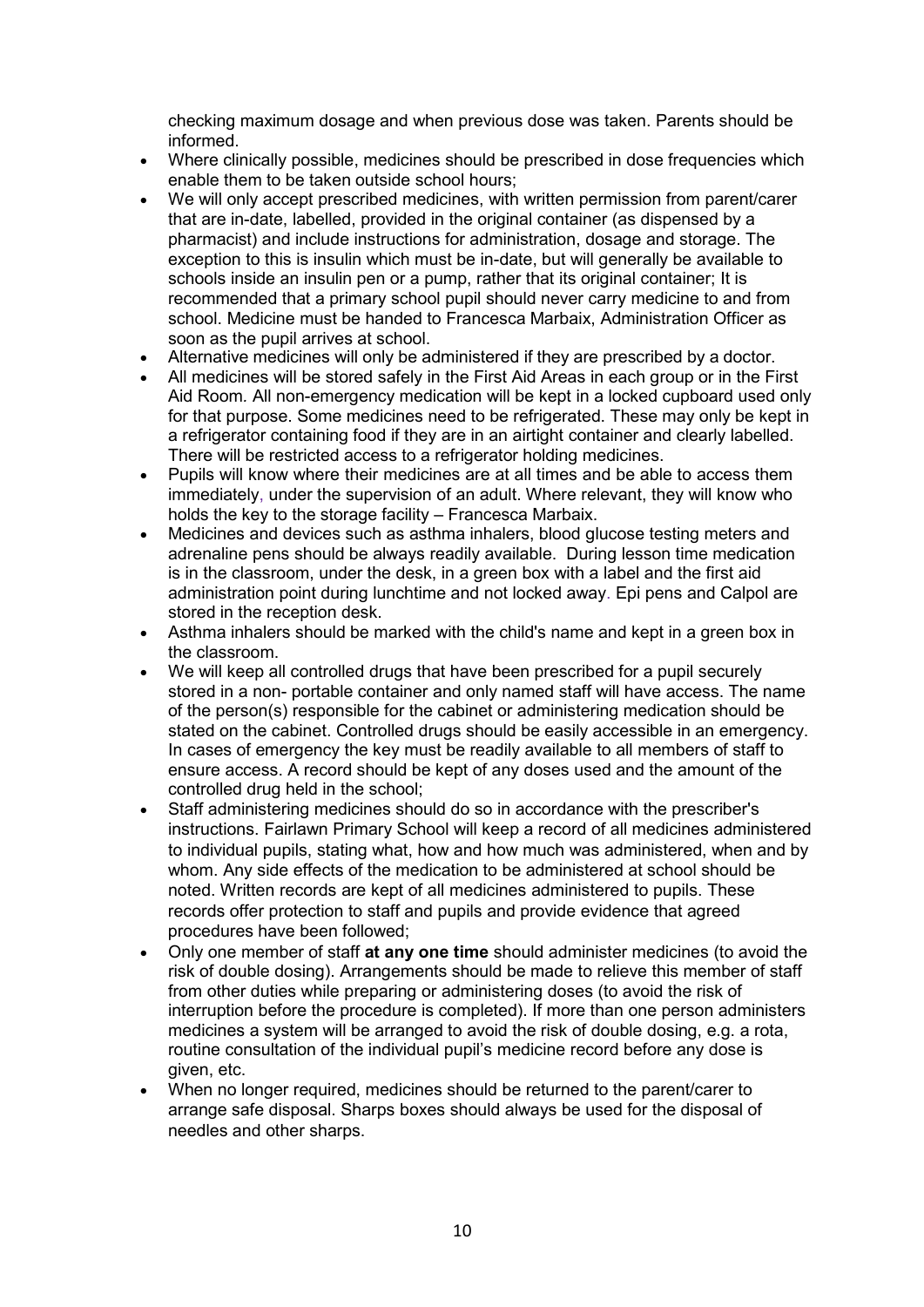• The Governing Body has authorised the use of a generic asthma inhaler and auto injection pen for emergency use. Parents have provided permission for these to be used.

#### <span id="page-10-0"></span>**11. Emergency Procedures**

11.1 Hania Ryans*,* Headteacher will ensure that arrangements are in place for dealing with emergencies for all school activities wherever they take place, including school trips within and outside the UK, as part of the general risk management process

11.2 Where a pupil has an individual healthcare plan, this will clearly define what constitutes an emergency and explain what to do, including ensuring that all relevant staff are aware of emergency symptoms and procedures. Other pupils in the school should know what to do in general terms, such as informing a teacher immediately if they think help is needed.

11.3 If a pupil needs to be taken to hospital, staff will stay with them until the parent arrives, or accompany a child taken to hospital by ambulance. The school is aware of the local emergency services cover arrangements and the correct information will be provided for navigation systems.

## <span id="page-10-1"></span>**12. Offsite Visits and Sporting Activities**

12.1 We will actively support pupils with medical conditions to participate in offsite visits and sporting activities by being flexible and making reasonable adjustments unless there is evidence from a clinician such as a GP that this is not possible.

12.2 We will always conduct a risk assessment so that planning arrangements take account of any steps needed to ensure that pupils with medical conditions can be included safely. The individual healthcare plan will be updated with specific information required for the visit/activity and a copy will be taken on the visit. All staff supervising offsite visits will be made aware of any medical needs and relevant emergency procedures. This will involve consultation with parents/carers and relevant healthcare professions and will be informed by our Offsite Visits Policy.

12.3. Staff with the role of administering medicines must have relevant and current training to do so. A first aid qualification does not cover the skills and knowledge required for the administration of medicines.

### <span id="page-10-2"></span>**13. Hygiene/Infection Control**

13.1 All staff will be familiar with normal precautions for avoiding infection and must follow basic hygiene procedures. Staff will have access to protective disposable vinyl gloves and take care when dealing with spillages of blood or other body fluids and disposing of dressings or equipment. Further information is contained in the First Aid Policy.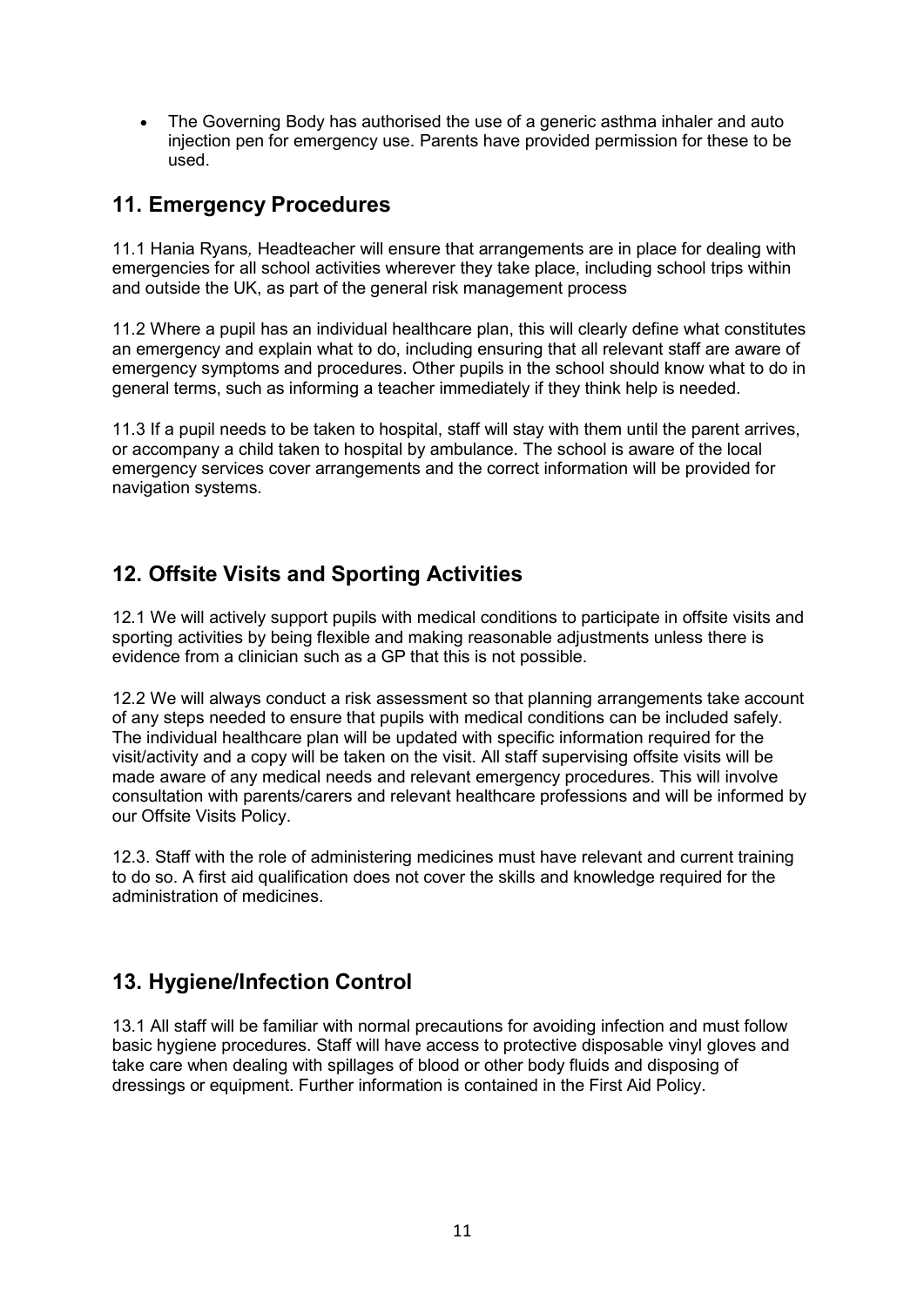### <span id="page-11-0"></span>**14. Equipment**

14.1 Some pupils will require specialist equipment to support them whilst attending school. Staff will check the equipment, in line with any training given, and report concerns to Emily Bruggy, Assistant Headteacher.

14.2 The maintenance contract/safety checks for all equipment and the procedure to be followed in the event of equipment failure will be detailed within the individual healthcare plan.

14.3 Staff will be made aware of the use, storage and maintenance of any equipment.

14.4 The School has invested in a defibrillator and associated staff have received training.

### <span id="page-11-1"></span>**15. Unacceptable Practice**

15.1 Although staff at Fairlawn Primary School should use their discretion and judge each case on its merits with reference to the pupil's individual healthcare plan, it is not generally acceptable practice to:

- Prevent pupils from easily accessing their inhalers and medication and administering their medication when and where necessary;
- Assume that every pupil with the same condition requires the same treatment;
- Ignore the views of the pupil or their parents\carers; or ignore medical evidence or opinion (although this may be challenged);
- Send pupils with medical conditions home frequently or prevent them from staying for normal school activities, including lunch, unless this is specified in their individual healthcare plans;
- Send a pupil who becomes ill to the school office or medical room unaccompanied, or with someone unsuitable;
- Penalise pupils for their attendance record if their absences are related to their medical condition, e.g. hospital appointments;
- Prevent pupils from drinking, eating or taking toilet breaks whenever they need to in order to manage their medical condition effectively;
- Require parents\carers, or otherwise make them feel obliged, to attend school to administer medication or provide medical support to their child, including with toileting issues. No parent should have to give up working because the school is failing to support their child's medical needs; or
- Prevent pupils from participating, or creating unnecessary barriers to pupils participating in any aspect of school life, including school trips, e.g. by requiring parents to accompany the child.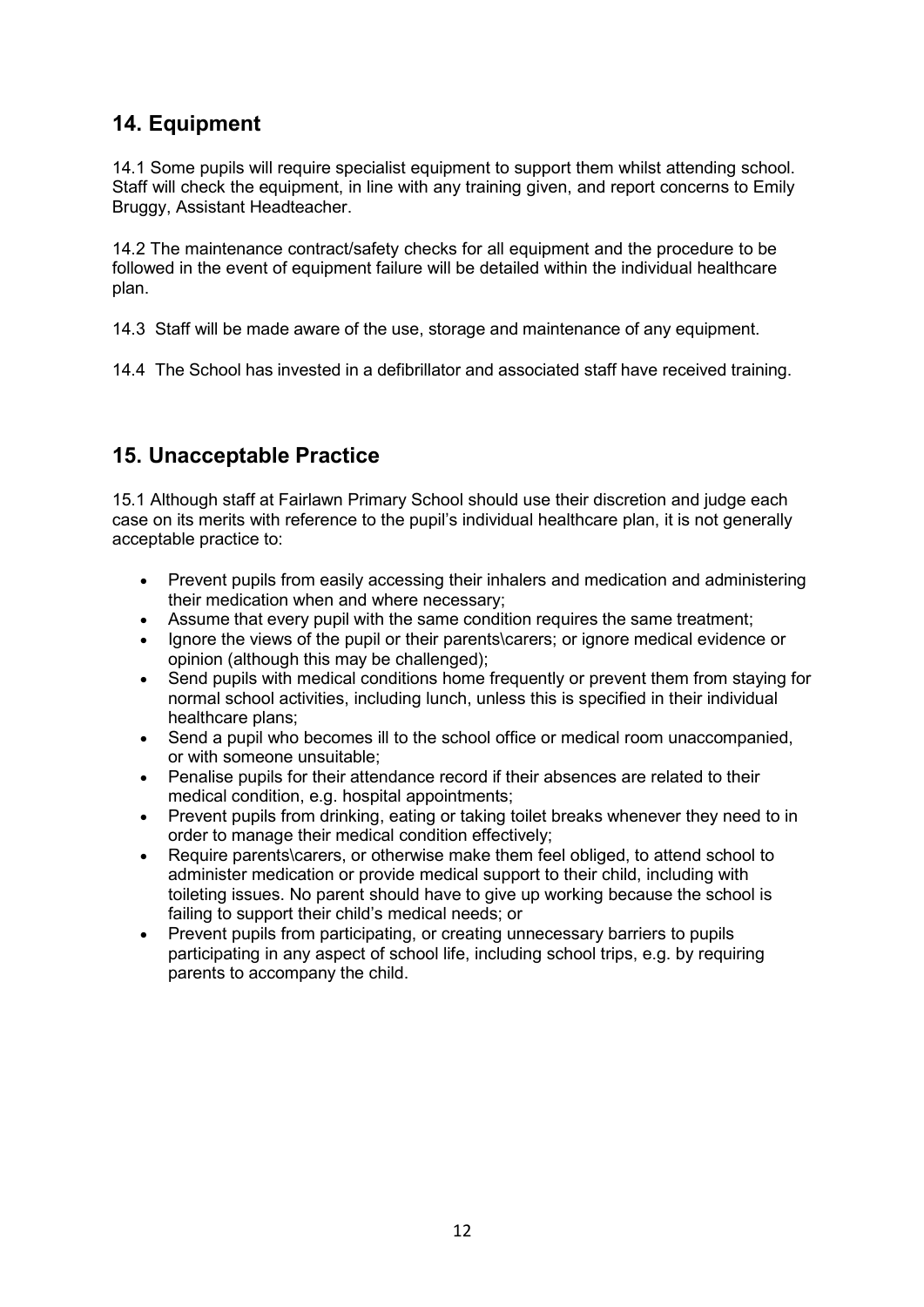#### <span id="page-12-0"></span>**16. Complaints**

17.1 Should parents/carers be dissatisfied with the support provided, they must discuss their concerns directly with the school. This will be with the child's class teacher/form tutor in the first instance, with whom any issues should be addressed. If this does not resolve the problem or allay the concern, the problem should be brought to a member of the leadership team, who will, where necessary, bring concerns to the attention of the Headteacher. In the unlikely event of this not resolving the issue, the parent\carer must make a formal complaint using the Fairlawn Primary School Complaints Procedure.